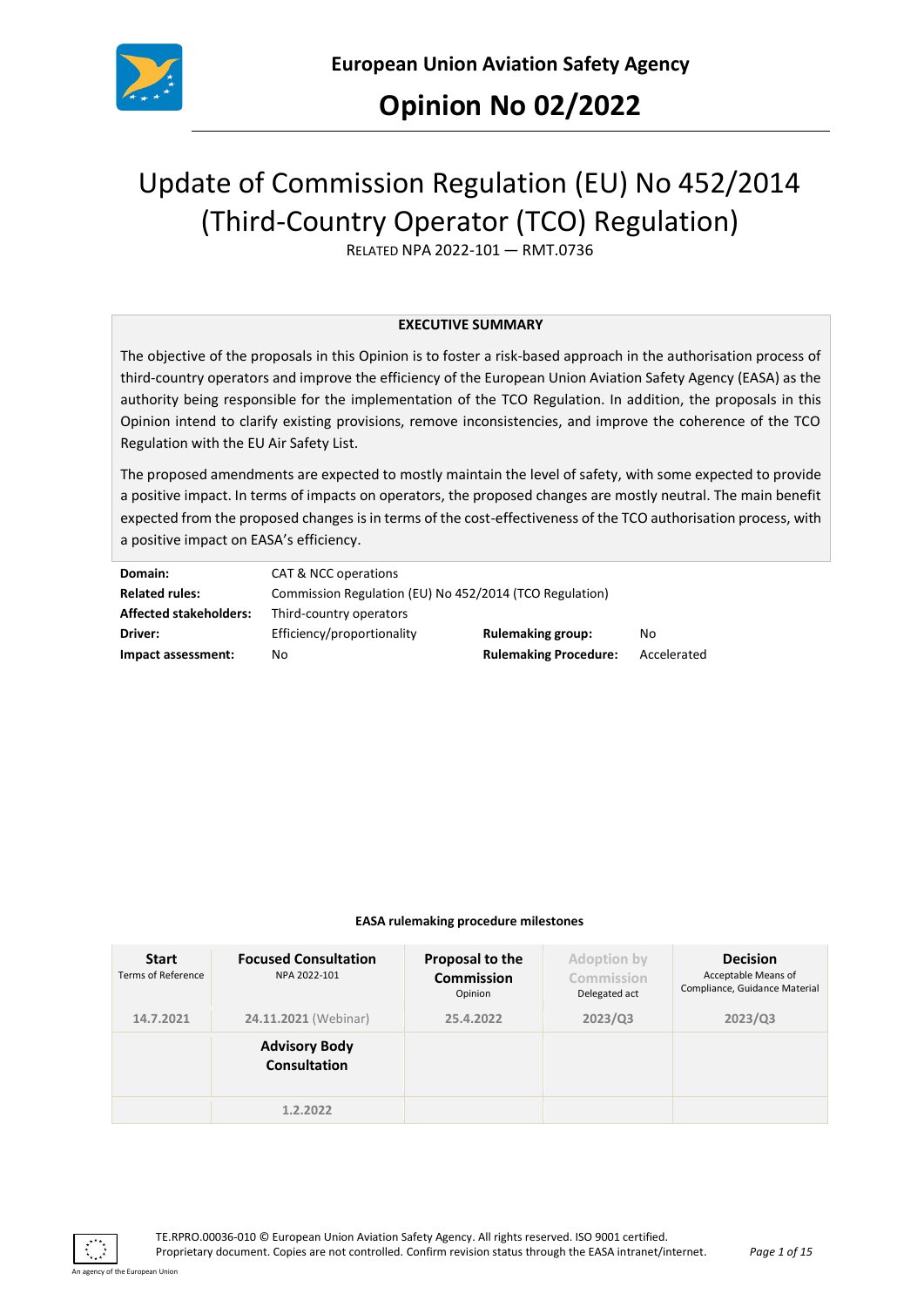## **Table of contents**

| 1.   |                                                                             |  |
|------|-----------------------------------------------------------------------------|--|
| 1.1. |                                                                             |  |
| 1.2. |                                                                             |  |
| 2.   |                                                                             |  |
| 2.1. |                                                                             |  |
| 2.2. |                                                                             |  |
| 2.3. | How we want to achieve it - overview of the proposed amendments  4          |  |
| 2.4. | What are the stakeholders' views - outcome of the consultation  11          |  |
| 2.5. | What are the expected benefits and drawbacks of the proposed amendments  12 |  |
| 3.   |                                                                             |  |
| 4.   |                                                                             |  |
| 4.1. |                                                                             |  |
| 4.2. |                                                                             |  |
| 4.3. |                                                                             |  |

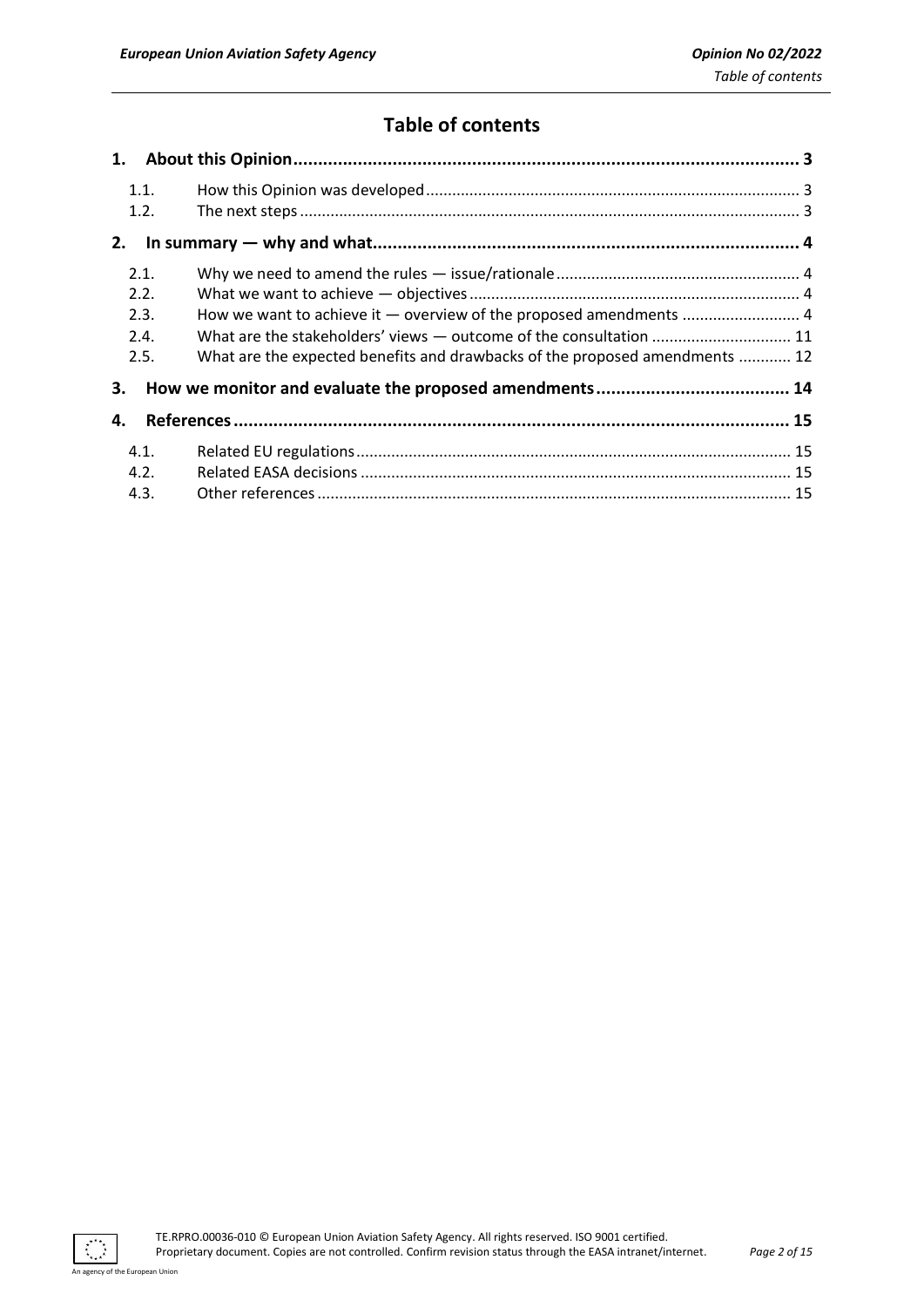## <span id="page-2-0"></span>**1. About this Opinion**

#### <span id="page-2-1"></span>**1.1. How this Opinion was developed**

The European Union Aviation Safety Agency (EASA) developed this Opinion in line with Regulation (EU) 2018/1139<sup>1</sup> ('Basic Regulation') and the Rulemaking Procedure<sup>2</sup>.

This rulemaking task (RMT).0736 is included in Volume II of the European Plan for Aviation Safety  $(EPAS)$  2022–2026<sup>3</sup>. The scope and timescales of the task were defined in the related Terms of Reference (ToR)<sup>4</sup>.

EASA developed the *draft* text of this Opinion. All interested parties were consulted through a webinar that took place in November 2021 and Notice of Proposed Amendment (NPA) 2022-101<sup>5</sup> which was submitted to the EASA Advisory Bodies (ABs) for consultation on 1 February 2022.

EASA developed the *final* text of this Opinion and the draft regulation based on the input of the focused and AB consultation. The draft regulation is published on the Official Publication of EASA<sup>6</sup>.

The major milestones of this RMT are presented on the cover page.

#### <span id="page-2-2"></span>**1.2. The next steps**

This Opinion contains the proposed amendments to Commission Regulation (EU) No 452/2014<sup>7</sup> (the TCO Regulation) and their potential impact. It is submitted to the European Commission, which will decide whether to amend that Regulation based on the Opinion.

EASA will publish the decision that amends the related acceptable means of compliance (AMC) and guidance material (GM) when the European Commission adopts the Regulation.

<sup>7</sup> Commission Regulation (EU) No 452/2014 of 29 April 2014 laying down technical requirements and administrative procedures related to air operations of third country operators pursuant to Regulation (EC) No 216/2008 of the European Parliament and of the Council (OJ L 133, 6.5.2014, p.12) [\(https://eur-lex.europa.eu/legal](https://eur-lex.europa.eu/legal-content/EN/TXT/?uri=OJ%3AJOL_2014_133_R_0002)[content/EN/TXT/?uri=OJ%3AJOL\\_2014\\_133\\_R\\_0002\)](https://eur-lex.europa.eu/legal-content/EN/TXT/?uri=OJ%3AJOL_2014_133_R_0002).



<sup>1</sup> Regulation (EU) 2018/1139 of the European Parliament and of the Council of 4 July 2018 on common rules in the field of civil aviation and establishing a European Union Aviation Safety Agency, and amending Regulations (EC) No 2111/2005, (EC) No 1008/2008, (EU) No 996/2010, (EU) No 376/2014 and Directives 2014/30/EU and 2014/53/EU of the European Parliament and of the Council, and repealing Regulations (EC) No 552/2004 and (EC) No 216/2008 of the European Parliament and of the Council and Council Regulation (EEC) No 3922/91 (OJ L 212, 22.8.2018, p. 1) [\(https://eur](https://eur-lex.europa.eu/legal-content/EN/TXT/?qid=1535612134845&uri=CELEX:32018R1139)[lex.europa.eu/legal-content/EN/TXT/?qid=1535612134845&uri=CELEX:32018R1139\)](https://eur-lex.europa.eu/legal-content/EN/TXT/?qid=1535612134845&uri=CELEX:32018R1139).

<sup>&</sup>lt;sup>2</sup> EASA is bound to follow a structured rulemaking process as required by Article 115(1) of Regulation (EU) 2018/1139. Such a process has been adopted by the EASA Management Board (MB) and is referred to as the 'Rulemaking Procedure'. See MB Decision No 18-2015 of 15 December 2015 replacing Decision 01/2012 concerning the procedure to be applied by EASA for the issuing of opinions, certification specifications and guidance material [\(http://www.easa.europa.eu/the](http://www.easa.europa.eu/the-agency/management-board/decisions/easa-mb-decision-18-2015-rulemaking-procedure)[agency/management-board/decisions/easa-mb-decision-18-2015-rulemaking-procedure\)](http://www.easa.europa.eu/the-agency/management-board/decisions/easa-mb-decision-18-2015-rulemaking-procedure).

<sup>3</sup> <https://www.easa.europa.eu/document-library/general-publications/european-plan-aviation-safety-2022-2026>

<sup>4</sup> https://www.easa.europa.eu/document-library/terms-of-reference-and-group-compositions/tor-rmt0736

<sup>5</sup> In accordance with Article 16 'Special rulemaking procedure: accelerated procedure' of MB Decision No 18 -2015.

<sup>6</sup> <http://easa.europa.eu/document-library/opinions>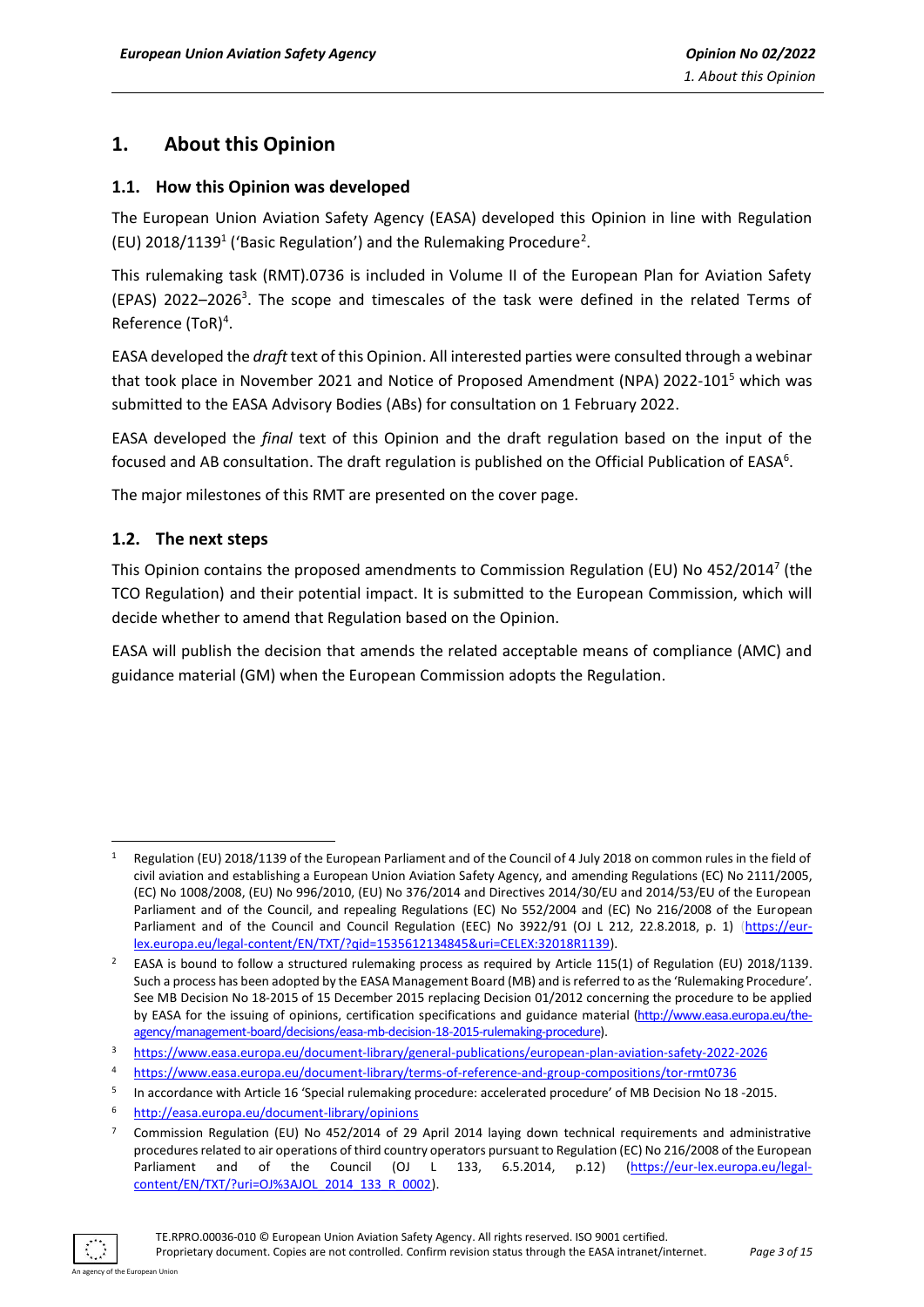## <span id="page-3-0"></span>**2. In summary — why and what**

#### <span id="page-3-1"></span>**2.1. Why we need to amend the rules — issue/rationale**

In 2020, EASA performed an evaluation (EVT.008) of the TCO Regulation and the related soft law, based on the experience gained and lessons learned by EASA with its implementation.

The objective of the evaluation was to assess the efficiency and effectiveness of the TCO Regulation and related AMC & GM (altogether hereinafter referred to as 'TCO rules') as well as of the related EASA internal procedures, and to suggest improvements to foster a risk-based approach and hence gain regulatory efficiencies. The evaluation considered the results of the evaluation of Regulation (EC) No 2111/2005 (the Safety List Regulation)<sup>8</sup>.

The result of EVT.008 was a report<sup>9</sup> proposing several improvements to the TCO rules, covering five main topics: efficiency, enforcement, flexibility, articulation with the Safety List Regulation and clarification/guidance. The recommendations included an assessment of their expected impacts.

The purpose of this Opinion is to propose amendments to the TCO Regulation to foster a risk-based approach and gain regulatory efficiencies, considering the recommendations of EVT.008.

#### <span id="page-3-2"></span>**2.2. What we want to achieve — objectives**

The overall objectives of the EASA system are defined in Article 1 of the Basic Regulation. This proposal will contribute to the achievement of the overall objectives by addressing the issues outlined in Section 2.1.

The specific objectives of the amendments proposed in this Opinion are to:

- foster a risk-based approach in the processing and assessment of the compliance of thirdcountry operators, thereby improving the efficiency of EASA as the competent authority for the implementation of the Regulation;
- improve the articulation between the TCO Regulation and the Safety List Regulation.

#### <span id="page-3-3"></span>**2.3. How we want to achieve it — overview of the proposed amendments**

The amendments proposed in this Opinion focus on addressing the recommendations from EVT.008<sup>10</sup>. In addition, some changes were added to improve the link with Regulation (EC) No 2111/2005<sup>11</sup> (the 'Air Safety List Regulation') and to address other consistency or editorial issues.

<sup>&</sup>lt;sup>11</sup> Regulation (EC) No 2111/2005 of the European Parliament and of the Council of 14 December 2005 on the establishment of a Community list of air carriers subject to an operating ban within the Community and on informing air transport passengers of the identity of the operating air carrier, and repealing Article 9 of Directive 2004/36/EC (OJ L 344, 27.12.2005, p.15) [\(https://eur-lex.europa.eu/legal-content/EN/TXT/?uri=CELEX%3A32005R2111&qid=1642611815950\)](https://eur-lex.europa.eu/legal-content/EN/TXT/?uri=CELEX%3A32005R2111&qid=1642611815950).



<sup>&</sup>lt;sup>8</sup> Final report of the Evaluation of Regulation (EC) No 2111/2005 on the establishment of a Community list of air carriers subject to an operating ban in the Community, published on 6 May 2019 [\(https://op.europa.eu/en/publication-detail/-/publication/17ff74cf-7076-11e9-9f05-01aa75ed71a1\)](https://op.europa.eu/en/publication-detail/-/publication/17ff74cf-7076-11e9-9f05-01aa75ed71a1)

<sup>9</sup> Analysis of the lessons learnt from the implementation of Commission Regulation (EU) No 452/2014 related to air operations of third-country operators (and of the associated soft law and EASA Management Board Decision) [\(https://www.easa.europa.eu/downloads/128393/en\)](https://www.easa.europa.eu/downloads/128393/en)

<sup>10</sup> Further details can be found in Section 5 of the report.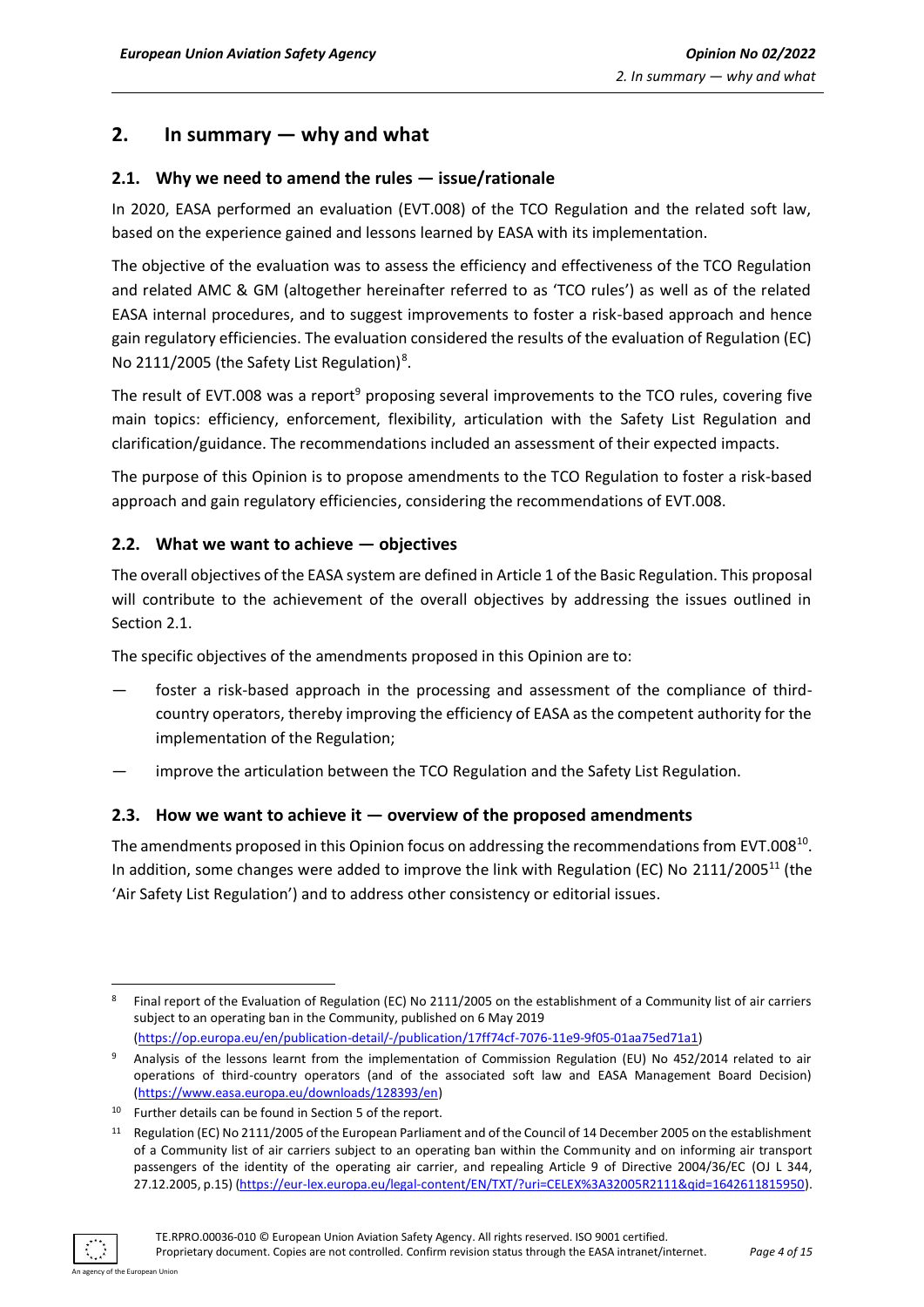#### **Changes to the Cover Regulation**

Only a limited number of changes are proposed to the Cover Regulation.

In Article 1, an update of the legal references to the Basic Regulation<sup>12</sup> and editorial adjustments are proposed.

In Article 2, it is proposed to delete the definition of alternative means of compliance, for consistency with the deletion of TCO.105 and ART.105. It is also proposed to delete the definition of commercial air transport, since it is already covered by Article 3(24) of the Basic Regulation. Finally, it is proposed to amend the definition of third-country operator, to improve consistency with the terminology used in the Basic Regulation<sup>13</sup>. It is also proposed that this definition specifically refers to EASA as competent authority for an operator, following the provisions of Articles 64 and 65 of the Basic Regulation.

In Article 3, only editorial adjustments are proposed.

In Article 4, it is proposed to delete the transition provisions for the TCO Regulation, since they are no longer relevant<sup>14</sup>.

No impacts have been identified for any of the changes proposed to the Cover Regulation.

#### **Changes to Part-TCO**

The only change proposed to TCO.100 is editorial.

This Opinion proposes to delete TCO.105. This provision was included in the TCO Regulation for consistency with other regulations in the EASA system. However, in the case of the TCO Regulation, where the requirements are largely of an administrative nature, with the technical requirements included in other regulations, the provision is not relevant, and has never been used. Its inclusion in the TCO Regulation created confusion for stakeholders; EASA has therefore decided to propose its deletion. No impacts have been identified for this change, since, as stated above, the provision has never been used.

This Opinion also proposes to delete TCO.110, which contains a possibility for the third-country operator to propose mitigating measures to establish compliance with Part-TCO in case noncompliances identified by EASA have been covered by differences notified to the International Civil Aviation Organization (ICAO) by the State of the operator or the State of registry<sup>15</sup>. This process has never been used by any operator. Experience has shown that it is too cumbersome for operators, as they must demonstrate an equivalent level of safety to EASA, on one hand, and, on the other, does not allow any additional flexibility for EASA where it might be needed (such as to react to extraordinary situations, like COVID-19, or market unavailability of mandatory equipment). EASA considers that the flexibility provisions in the Basic Regulation, particularly the exemptions that EASA may issue under Article 76(4), already cover all the needs that this provision initially intended to address. Therefore, its deletion is proposed.

<sup>15</sup> Point 5.4.2 of the report.



<sup>12</sup> Point 5.3.1 of the report.

<sup>13</sup> Related to point 5.1.9 of the report.

<sup>14</sup> Point 5.4.1 of the report.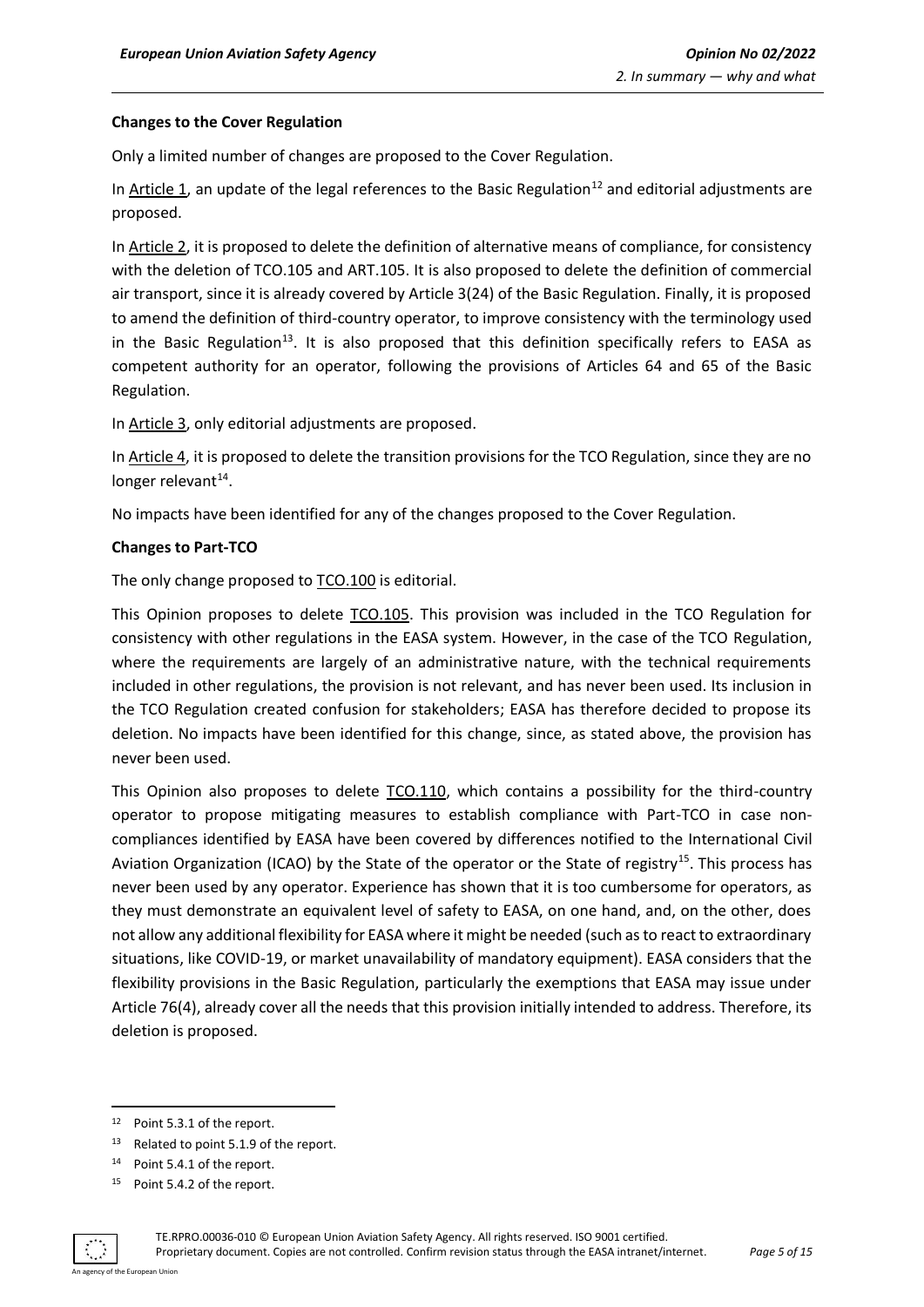During the focused consultation, some stakeholders, including the International Air Transport Association (IATA), expressed the concern that deleting this provision would create the perception that ICAO differences are no longer relevant, and suggested that the text would be reformulated to advise operators that they can make use of the flexibility provisions of the Basic Regulation. After considering the comments provided, EASA agrees that information to third-country operators on the use of flexibility provisions may be helpful, especially as the TCO Regulation applies to non-EU operators that may not be familiar with the Basic Regulation. However, EASA considers that the appropriate place for this reference is in GM, which will be adopted by EASA once this change has been made at the level of the TCO Regulation.

No impacts have been identified for this change, since the provisions of TCO.110 have never been used, and flexibility for operators in the case of ICAO differences is still possible.

Several changes are proposed to TCO.200.

In point (a)(1), references to specific Parts of ICAO Annex 6 are proposed to be deleted, in anticipation of the future Annex 6 Part VI. No impacts have been identified for this change.

In point (a)(2), it is proposed to delete the reference to ART.200(d), following the proposed deletion of TCO.110, and to add a reference to safety directives<sup>16</sup>. Third-country operators are subject to compliance with safety directives issued by EASA under Article 76(6) of the Basic Regulation. However, safety directives are currently not referred to in the TCO Regulation; this change is proposed to address this inconsistency. This change will have no impact since it only implements and clarifies an existing legal requirement.

In point (b)(2), the reference to the specifications attached to the TCO authorisation is proposed to be deleted<sup>17</sup>. EASA has digitalised the TCO process to a very large extent, and currently all information that was originally to be included in these specifications can be found in the TCO Web-Interface, where it is available to all affected parties (the operators, EASA and Member States, as well as the operator's competent authority, upon their request). Therefore, these specifications have become obsolete and only generate more workload for EASA, with no real benefit for any party. Several other points throughout the text are also proposed to be amended for the same reason (such as TCO.310, TCO.315 and ART.210). No impacts have been identified for these changes.

The remaining changes proposed to TCO.200 are editorial, and no impact has been identified for them.

In TCO.205, only a minor editorial improvement is proposed. No impact has been identified for this change.

The text of **TCO.215** is proposed to be amended to improve clarity. No impact has been identified for this change.

Several changes are proposed in relation to TCO.305, to clarify and improve the requirements. This includes a change to the title of the point itself, now more appropriately referring to 'one-off notification flights' (instead of the previous 'non-scheduled flights – one-off notification', which created the false impression that the provision had a wider scope than what it indeed had).

<sup>17</sup> Point 5.4.5 of the report.



<sup>16</sup> Point 5.1.5 of the report.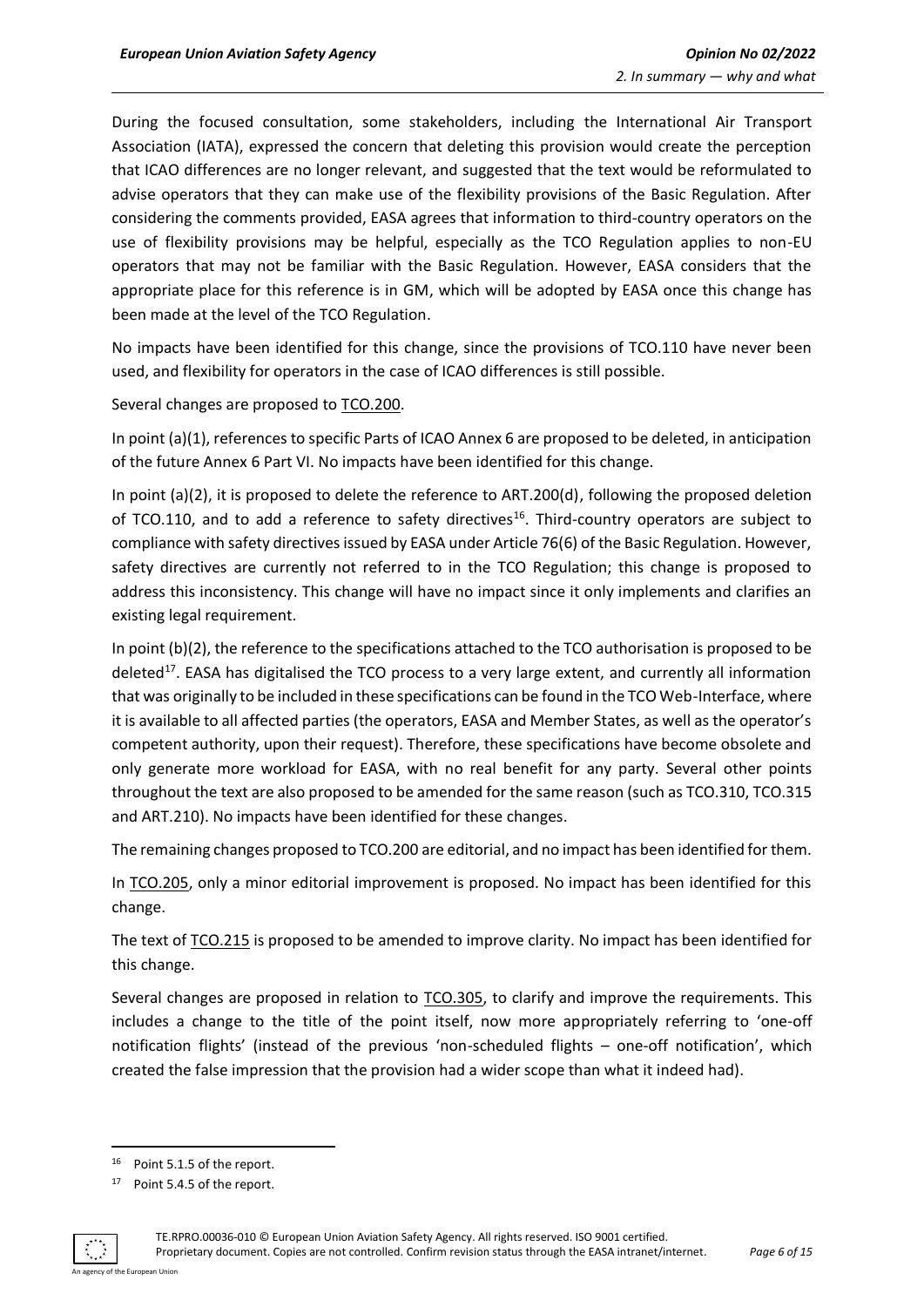The changes proposed to point (a) are intended to better define which flights are covered by the provision<sup>18</sup>. It is expected that a clear scope for the provision will reduce the number of invalid applications, and thereby have a positive impact on EASA's efficiency. No negative impacts have been identified for the operators, since the proposed provision increases legal certainty and reflects what is already the current practice.

The newly introduced points (b)(3) and (b)(4) are intended to exclude operators whose authorisation has been suspended or revoked, or whose application has been rejected, from performing such flights<sup>19</sup>. It is expected that this proposal will contribute to enhancing the level of safety, which offsets the negative economic impact on operators that are excluded. A small positive impact on EASA's efficiency is also expected.

The change proposed to point (b)(5) is part of an overall change made to the Regulation to remove references to 'working days' — that were confusing for third-country operators that were not necessarily aware of which days are working days for the EASA — and replace them with references to calendar days<sup>20</sup>. This change is accompanied with appropriate increases to the relevant timelines. Similar changes are also proposed to ART.110. No impacts have been identified for these changes.

The change proposed to point (c) extend the period within which flights may be performed. This proposal is expected to have a positive impact both on operators' and on EASA's efficiency, without any negative impact on safety.

The remaining changes proposed to TC0.305 are editorial. No impacts have been identified for these changes.

The changes proposed to  $\underline{TCO.310}$  and  $\underline{TCO.315}$  reflect the removal of references to the specifications associated with the TCO authorisation, as explained above. In addition, it is proposed to use the term 'approval' in relation to changes to the TCO authorisation, for better readability and consistency with other regulations. No impact has been identified for these changes.

Several changes are proposed to TCO.320.

In point (a)(6), it is proposed to delete the existing text, since experience has shown that it was very difficult to implement due to lack of accurate data. It is proposed to replace this with new text that requires operators to substantiate their intention to continue to operate<sup>21</sup>. This covers the initial intention of the provision and is expected to be easier to implement, with no negative impacts.

A new point (a)(7) is proposed to render an authorisation invalid when there are no aircraft registered on the authorisation<sup>22</sup>. This proposal is expected to have a positive impact on the efficiency of EASA, with no negative impact on the operators.

In point (b), the requirement to return the authorisation to the Agency is proposed to be removed, since the TCO authorisation is issued digitally<sup>23</sup>. New text is proposed, to clarify how the operator can

<sup>23</sup> Point 5.4.4 of the report.



<sup>18</sup> Point 5.3.8 of the report.

<sup>19</sup> Point 5.1.6 of the report.

<sup>20</sup> Point 5.3.10 of the report.

<sup>21</sup> Point 5.4.3 of the report.

<sup>22</sup> Point 5.1.7 of the report.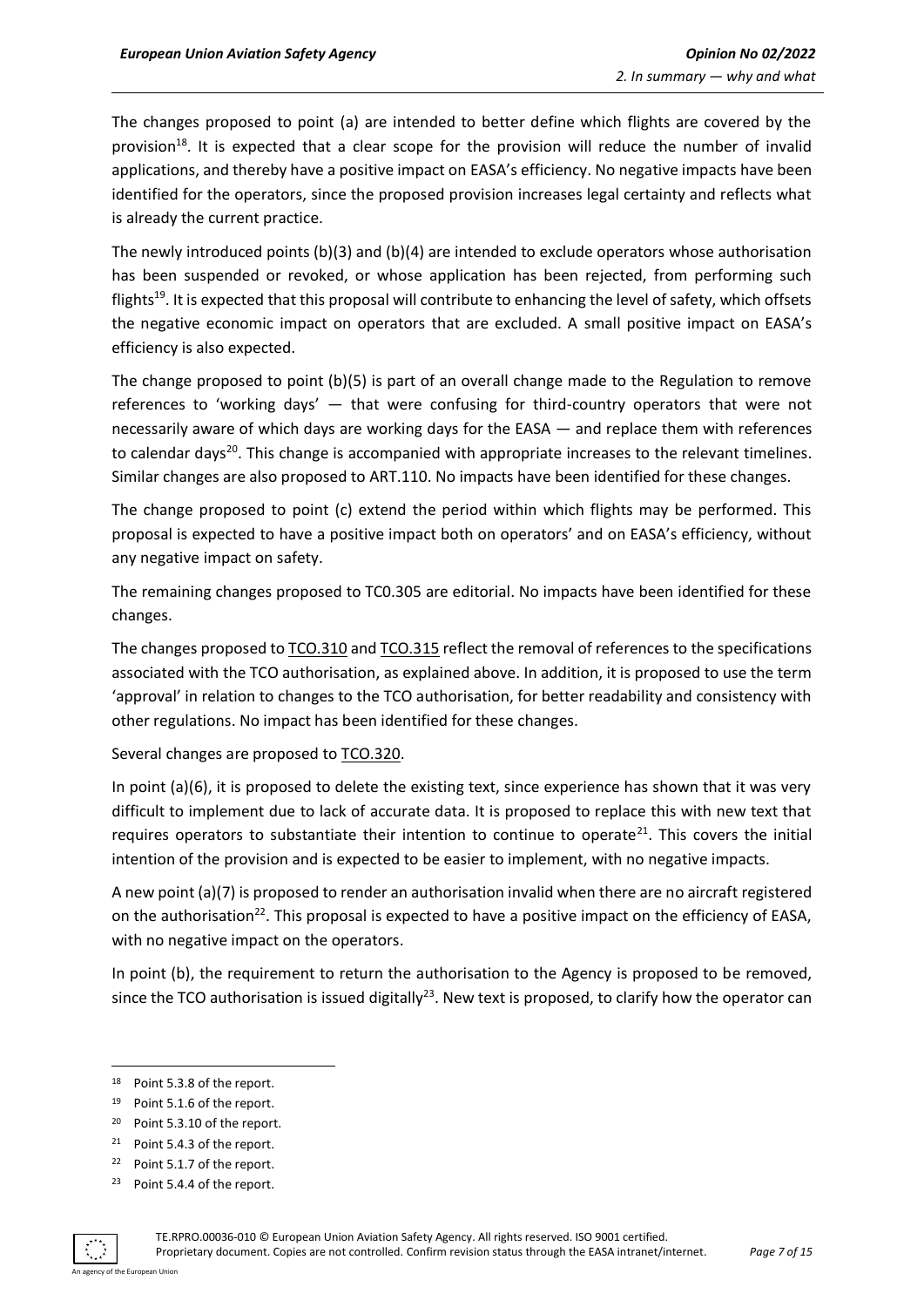ask for a renewal of its authorisation. No negative impacts have been identified for these proposals, and especially the former is expected to have a positive impact on the efficiency of EASA.

#### **Changes to Part-ART**

ART.105 is proposed to be deleted, following the proposed deletion of TCO.105, as explained above.

The change proposed to point (b) of ART.110 follows the intention to remove references to 'working days' from the Regulation, as explained above. In this case, however, and as was also highlighted by some stakeholders during the focused consultation, due to the official working regime of EASA, it is not possible to find an amount of calendar days that would adequately replace the reference to 'one working day<sup>'24</sup>. Therefore, this Opinion proposes a more general wording that still covers the original intention of the provision. No impacts have been identified for this proposal.

The changes proposed to ART.115 are merely editorial, to update the legal references to the Basic Regulation. No impacts have been identified for these proposals.

This Opinion proposes a new point ART.120, clarifying which actions EASA shall take when receiving an application for one-off notification flights. The proposed text mirrors the changes proposed to TCO.305 and explained above. No impacts have been identified for this proposal.

Several changes are proposed to ART.200.

Point (b) is proposed to be amended to clarify that EASA's assessment shall only start after all relevant documents have been received<sup>25</sup>. This change is expected to have a positive impact on EASA's efficiency by reducing workload related to communication with unresponsive operators. A negative impact on operators could be felt when the submission of documents is delayed.

In point (d), it is proposed to delete the current text for consistency with the deletion of TCO.110, as explained above. New text is proposed to clarify that EASA may decide to suspend the assessment in case the applicant becomes unresponsive and uncooperative<sup>26</sup>. This change is expected to bring a positive impact on EASA's efficiency, with no negative impact on operators.

The change proposed to point (e)(1) is merely editorial<sup>27</sup>. No impacts have been identified for this proposal.

A new point (f) is proposed, to introduce a 'cool-down' period of 9 months before operators whose authorisation has been revoked or rejected can apply for a new authorisation<sup>28</sup>. This should encourage operators to address the issues that caused the revocation or rejection before they re-apply, thereby increasing the likelihood of a successful application. This change is expected to have a positive impact on EASA's efficiency. No negative impacts on safety have been identified. Regarding impact on the operators, a limited negative impact may be felt. However, it is expected that the time of the 'cooldown' period will be, at least partly, compensated by the positive impact on the duration of the upcoming application process.

<sup>28</sup> Point 5.1.4 of the report.



<sup>&</sup>lt;sup>24</sup> For example, the Agency does not work on Saturdays and Sundays, so replacing 'one working day' with one or even two calendar days could result in a notification obligation falling on either of those days.

<sup>25</sup> Point 5.3.4 of the report.

<sup>26</sup> Point 5.1.10 of the report.

<sup>27</sup> Point 5.3.11 of the report.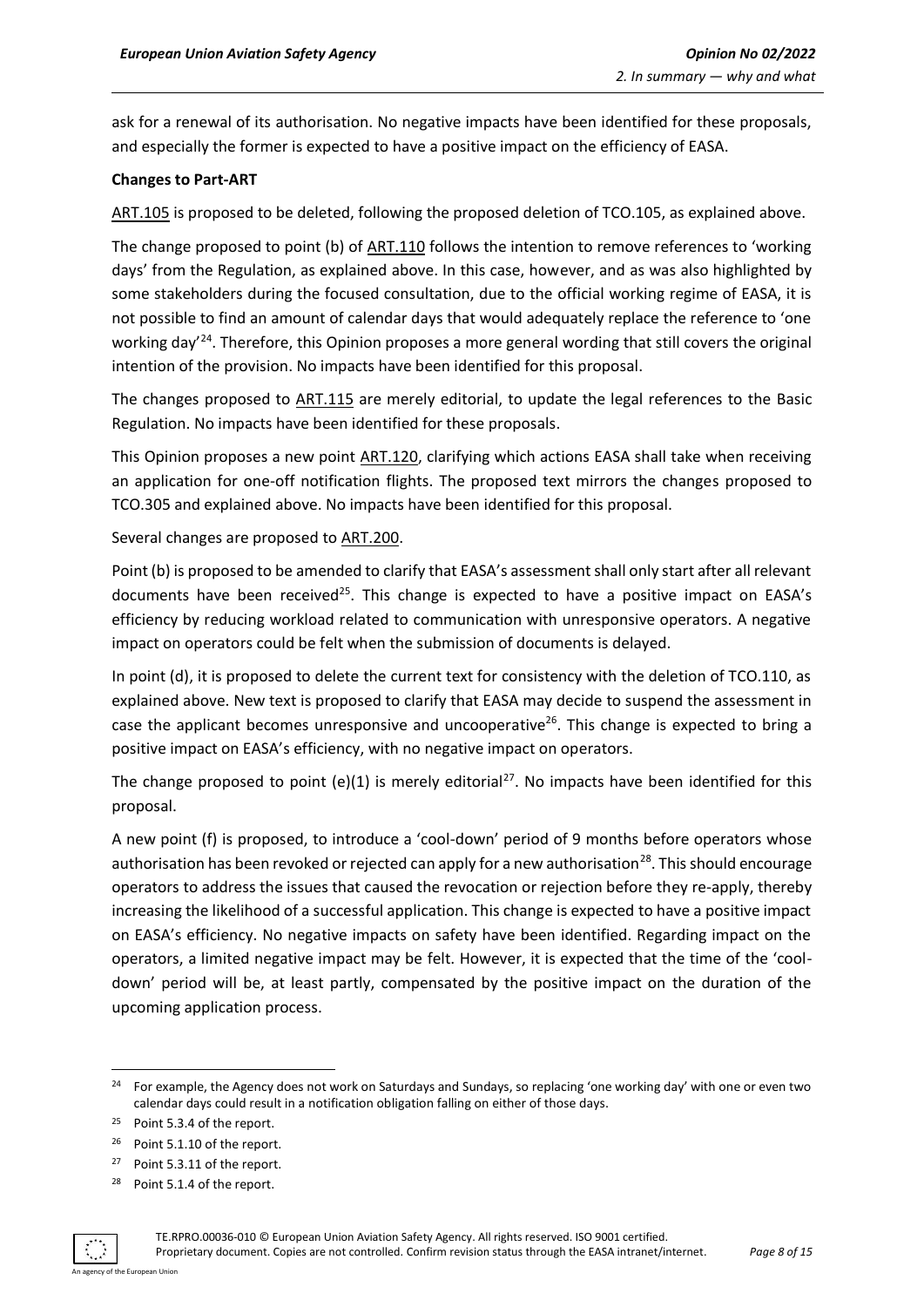In ART.205, a change to point (a) is proposed to clarify the link with the Air Safety Regulation. In point (c)(3), it is proposed to add a reference to 'safety' in addition to 'security' as prerequisites for an onsite audit, mainly to cover cases when the audit location cannot be reached by safe means of transport. The remaining changes to ART.205 are editorial. No impacts have been identified for any of the proposed changes to ART.205.

Several changes are proposed to ART.210.

A small change to point (a) is proposed to reflect the deletion of references to specifications associated with a TCO authorisation, as explained above.

An new point (a)(6) is added to clarify that an initial authorisation can only be awarded when all findings, regardless of their level, are closed<sup>29</sup>. No impacts have been identified for this proposal, which will formalise an already existing practice, providing more legal certainty.

The change proposed to point (c) requires EASA to consider the size, type, and complexity of the operation in the definition of which changes to a TCO authorisation require prior approval<sup>30</sup>. The purpose is to allow potential alleviations in the TCO authorisation process for business aviation operators. The proposed change should have a beneficial impact on business operators, and on EASA's efficiency. No negative impacts have been identified.

The remaining changes to ART.210 are editorial, and no impacts have been identified for them.

In ART.215, changes are proposed to point (a)(2) to update the legal references to the Basic Regulation. In addition, changes to point (d) are proposed to allow EASA to submit third-country operators to intensified surveillance, whenever the safety performance of the third-country operator or of the State of the operator are suspected to have decreased below the applicable ICAO standards<sup>31</sup>. This change should have a beneficial impact on safety.

The remaining changes to ART.215 are editorial, and no impacts have been identified for them.

In ART.220, it is proposed to introduce a requirement for EASA to consider the size, type and complexity of the operation in the definition of the review interval in the monitoring programme.<sup>32</sup> The purpose is to allow potential alleviations in the TCO authorisation process for business aviation. The proposed change should have a beneficial impact on business operators, and on EASA's efficiency. No negative impacts have been identified.

In ART.230, editorial changes to amend the legal references to the Basic Regulation are proposed to points (b), (c) and (d).

In addition, a new point (b)(5) is introduced to clarify that a level 1 finding may be issued when a combination of many level 2 findings indicates a systemic deficiency that lowers or significantly hazards flight safety. During the focused consultation, IATA stated that it did not consider this change necessary, as the existing text already provides sufficient means to raise a level 1 finding if the situation so imposes. It further raised the issue that issuing a level 1 finding in addition to the level 2 findings would be disproportionate. Finally, IATA raised the concern that having this provision in the TCO

<sup>32</sup> Point 5.1.1. of the report.



<sup>29</sup> Point 5.3.3 of the report.

<sup>30</sup> Point 5.1.1. of the report.

<sup>31</sup> Point 5.1.2 of the report.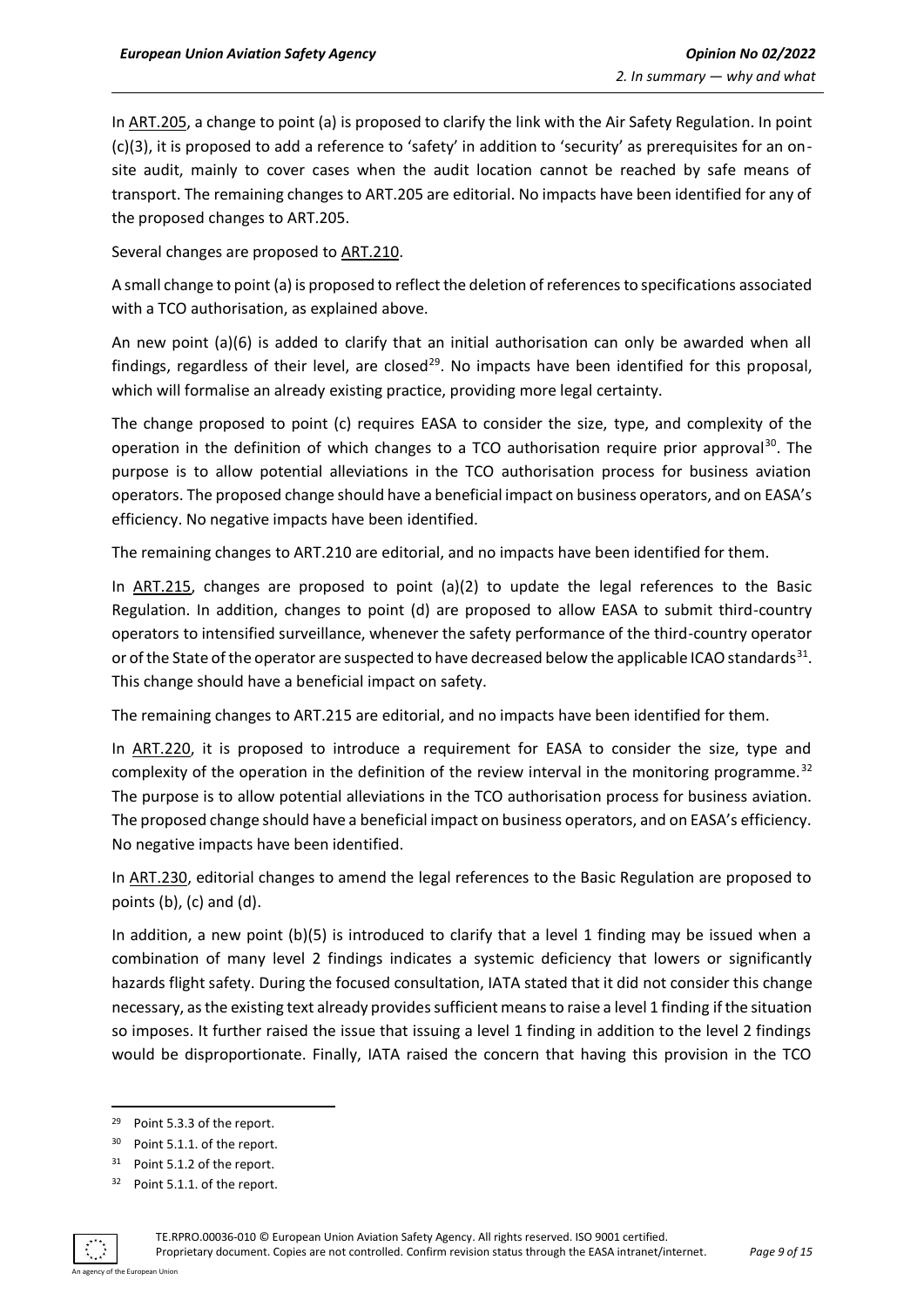Regulation, when there is no direct equivalent in the Air OPS Regulation<sup>33</sup> for EU operators, would create issues of level playing field. Therefore, IATA requested that this new point (b)(5) be deleted.

EASA carefully assessed the arguments brought forward by IATA and has decided to maintain this proposal. As IATA itself acknowledged, this proposal does not extend the concept or scope of level 1 findings, but merely clarifies something that is already possible under the current rules. Therefore, it has no negative impact on operators; rather, it increases clarity and legal certainty, which is particularly important in the case of third-country operators that are not necessarily familiar with the EU regulatory framework. Furthermore, the purpose is not to have a duplication of findings — the intention is that EASA would open only one level 1 finding where the multiple non-compliances, which individually may not be so significant, but jointly significantly impact safety, would be grouped.

In addition, during the focused consultation some stakeholders asked to clarify that this provision would only apply in case the multiple level 2 findings leading to a level 1 finding would be identified during a single assessment. This suggestion has been accepted and is reflected in the proposed text.

It is expected that the introduction of point (b)(5) in ART.230 will have a positive impact on safety and on efficiency, without any negative impacts.

In ART.235, several changes are proposed to increase clarity and efficiency.

Firstly, it is proposed to delete the current point (b), and renumber points (c) and (d), accordingly, as (b) and (c). The current text creates uncertainty as to the options available to EASA at the end of a first suspension period, creating the impression that only extending the suspension is possible, which is not the case. In addition, the 6 plus 3 months allowed for the suspension are not sufficient in some cases where the nature of the findings requires more time to achieve compliance<sup>34</sup>. Extending this period will give more time for the operators to address their safety deficiencies and give more flexibility to EASA to conduct the necessary assessments when considering lifting the suspension.

Secondly, it is proposed to delete the current point (e)(1), which obliges EASA to revoke the TCO authorisation whenever the suspension period is over without all findings being closed<sup>35</sup>. Experience has shown that this is not always a proportionate solution, and that it would be better to allow EASA more technical discretion in taking the decision to revoke.

Instead, a new point (d) is proposed, which states that EASA may revoke the TCO authorisation following a suspension when successful corrective action has not been taken to address the findings within a maximum period of 12 months. This new text addresses all the issues raised above: on one hand, it does not include an indicative period for the duration of the suspension, but at the same time indicates that 12 months is a reasonable period within which corrective action should be taken and by which EASA should re-assess the situation; on the other hand, it does not mandate revocation of the

<sup>&</sup>lt;sup>35</sup> Related to point 5.2.1 of the report. It is important to note that in this respect this NPA does not follow the recommendation of EVT.008. The recommendation coming from the evaluation was to maintain the mandatory revocation at the end of the suspension period, and to even reinforce it by making it automatic. During the development of this NPA, EASA concluded that this would not be the best way forward and decided to propose a different, more flexible and proportionate approach.



<sup>&</sup>lt;sup>33</sup> Commission Regulation (EU) No 965/2012 of 5 October 2012 laying down technical requirements and administrative procedures related to air operations pursuant to Regulation (EC) No 216/2008 of the European Parliament and of the Council (OJ L 296, 25.10.2012, p. 1) [\(https://eur](https://eur-lex.europa.eu/search.html?scope=EURLEX&text=965%2F2012&lang=en&type=quick&qid=1649062031940)[lex.europa.eu/search.html?scope=EURLEX&text=965%2F2012&lang=en&type=quick&qid=1649062031940\)](https://eur-lex.europa.eu/search.html?scope=EURLEX&text=965%2F2012&lang=en&type=quick&qid=1649062031940), in particular point ARO.GEN.350.

<sup>34</sup> Point 5.2.3 of the report.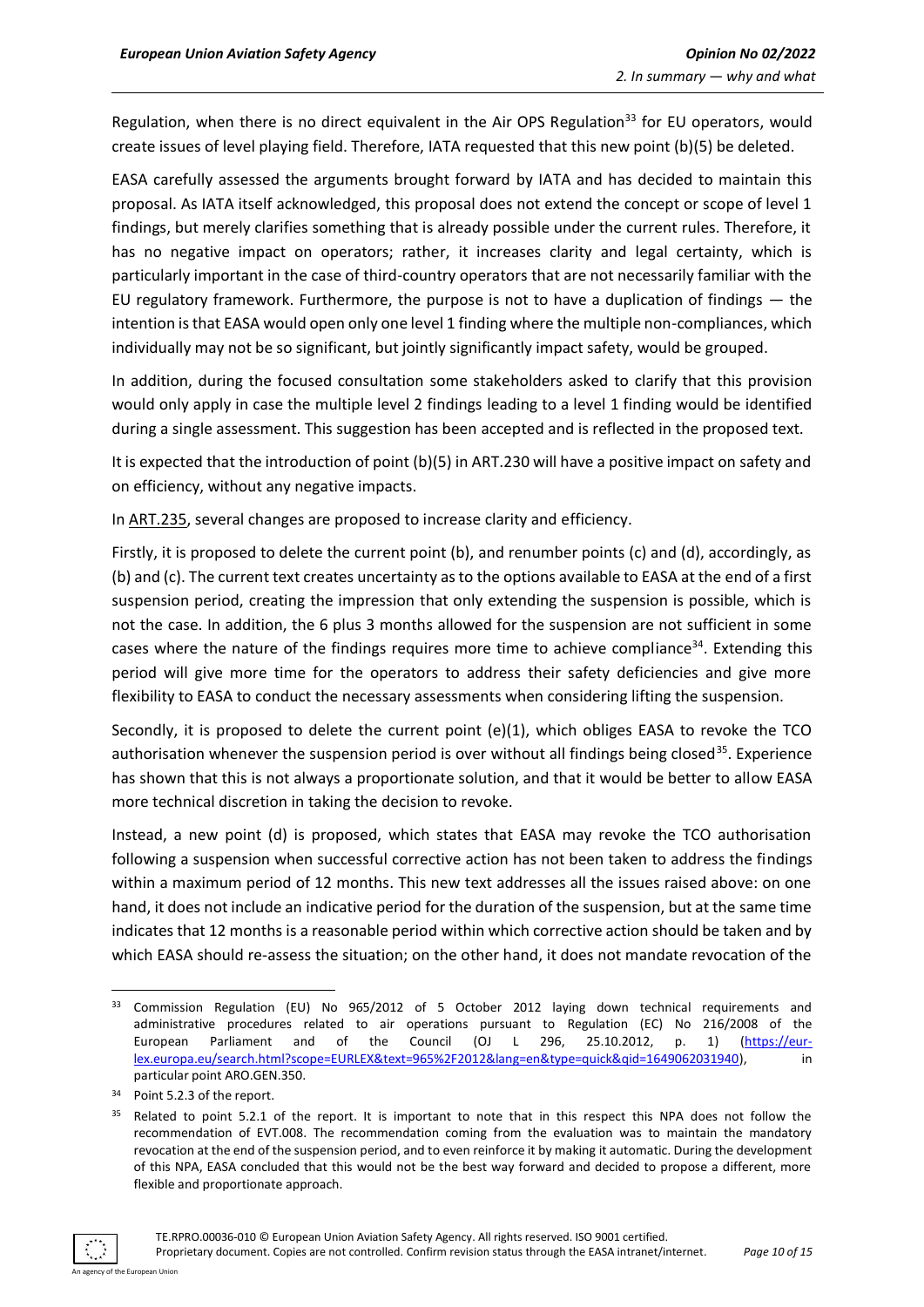TCO authorisation at the end of the initial suspension period, but does clarify that that is one of the actions that EASA may take, and clarifies how to make that decision. These changes are expected to have a positive impact on operators and the efficiency of EASA, with no negative impact on safety.

In addition, it is proposed to add a reference to the State of registry to point (b), for reasons of completeness. No impacts have been identified for this change, which reflects already existing legal requirements and current practice.

Finally, it is proposed to amend the text of point (c) to provide for more flexibility to EASA when deciding which type of assessment is needed when considering lifting a suspension<sup>36</sup>. The current text mandates an on-site audit, which experience has shown is not always necessary. This change is expected to have a positive impact on EASA's efficiency and on the operators, with no negative impact on safety.

A new ART.240 is proposed, which clarifies the actions to be taken by EASA when a TCO authorisation loses validity, as well as when EASA receives an application for renewal of a TCO authorisation. These changes mirror the changes made to TCO.320, particularly the proposed new point (a)(7). No impacts have been identified for this change, which merely reflects already existing practices, thereby creating additional legal certainty.

#### <span id="page-10-0"></span>**2.4. What are the stakeholders' views — outcome of the consultation**

EASA conducted a focused consultation with the affected stakeholders though a webinar that took place on 24 November 2021. The webinar was attended by over 200 participants, representing EU Member States, the European Commission, third-country regulators, industry associations and over 130 third-country operators, from 45 different States. Stakeholders were also offered the possibility to provide feedback in writing to EASA after the webinar.

The feedback received was mostly positive. Some stakeholders provided EASA with detailed proposed changes, mostly of an editorial nature. Some substantive comments were also received, which led, in some cases, to amending the initial proposals. More details on these comments and the resulting changes are given in Section 2.3 above.

In addition, a general comment was received from IATA requesting EASA to consider including provisions allowing the recognition of third-country certificates. IATA highlighted that there are several different TCO-type regulations worldwide, requiring operators to obtain multiple approvals from different States. IATA stated that this creates a significant administrative burden for its members, while providing only limited safety benefits. IATA therefore suggested that dedicated provisions should be included in the TCO Regulation or that the recognition of foreign certificates is included in bilateral aviation safety agreements (BASAs) between the EU and foreign countries. EASA took note of the comment but is not proposing the inclusion of any provisions on recognition of foreign certificates into the TCO Regulation. Further to the ToR, this topic is beyond the scope of this task, and EASA considers that further reflection is needed before a decision on how to proceed is taken.

EASA would like to highlight, however, that while it recognises that the existence of multiple approvals worldwide does create some administrative burden for operators, it does not agree with IATA's

<sup>36</sup> Point 5.2.2. of the report.

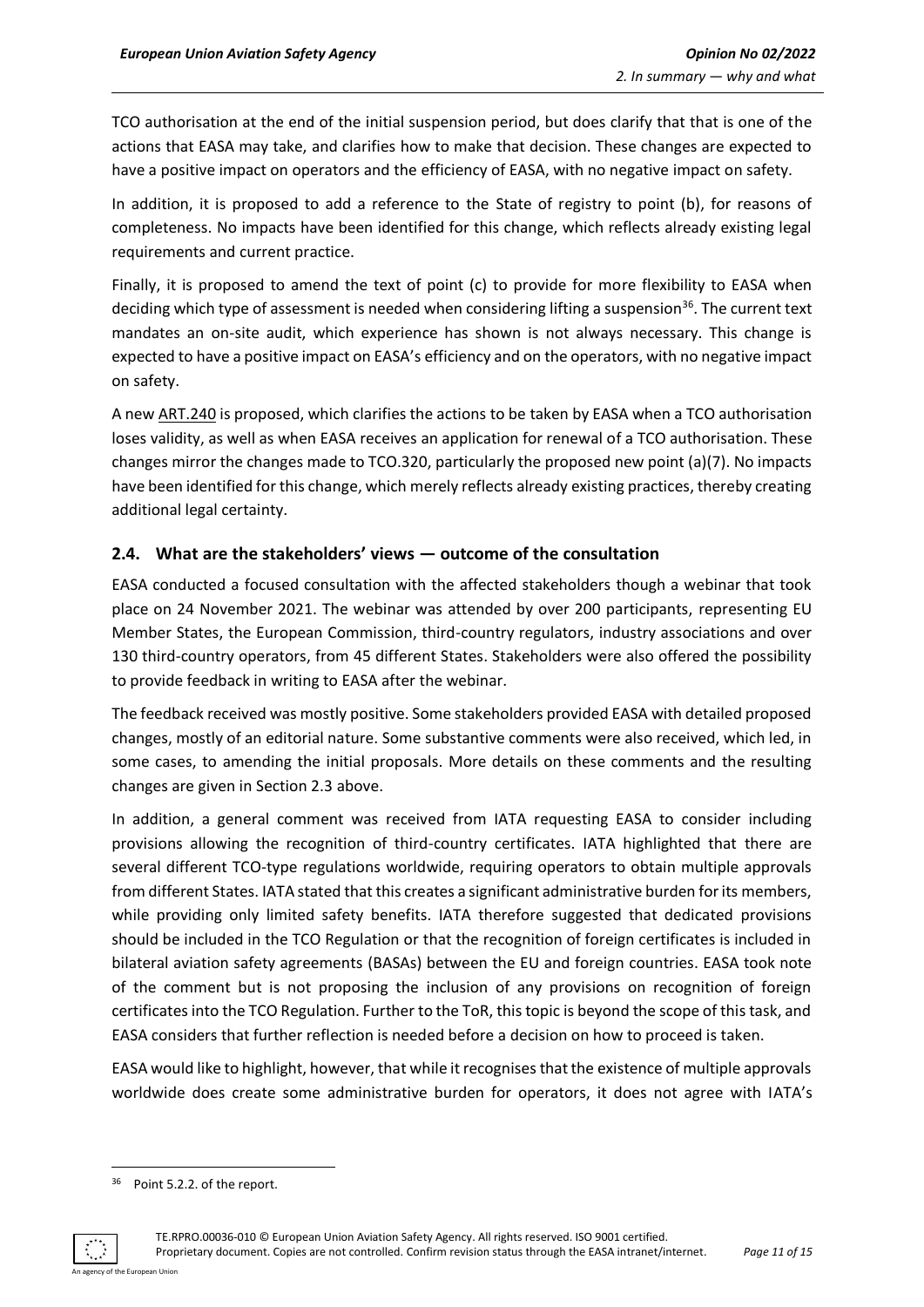statement that TCO-like schemes have only limited safety benefits. In fact, experience has shown that the EASA TCO system is well balanced and beneficial to flight safety.

In addition, it should be noted that the balanced risk approach that is the cornerstone of the EASA TCO system significantly reduces the potential administrative burden on operators. In fact, while thirdcountry certificates are not formally recognised, EASA considers the oversight performed by foreign competent authorities in its authorisation and oversight process. As a result of the risk-based approach taken, less than 5 % of the third-country operators applying for a TCO authorisation undergo a technical meeting or an on-site audit before the authorisation is issued, and more than 80 % of the operators do not need to submit any manuals to EASA, and only documents and approvals issued by the State of registry and the State of the operator must be attached to the online questionnaire.

In addition, the EASA TCO authorisations are recognised in 31 EASA Member States that use the TCO Web-Interface as a main source of information. The information received by EASA for the TCO system is also used by SAFA inspectors in those States as a source of information. So, the administrative requirements made under the TCO system are well justified and provide added value also for operators.

NPA 2022-101 was submitted to the EASA ABs for consultation on 1 February 2022. The NPA already considered all the comments received during and after the Webinar.

Comments to the NPA were received only from five national competent authorities (NCAs) – Finland, France, the Netherlands, Sweden, and Switzerland. All comments received were positive and supported the proposals. No substantial comments were made, but some editorial suggestions were taken on board by EASA, after review of the comments.

#### <span id="page-11-0"></span>**2.5. What are the expected benefits and drawbacks of the proposed amendments**

Achieving the objectives of this task, as mentioned in Section 2.2 above, required amending the TCO Regulation. Therefore, rulemaking was the only available option. When developing this task, EASA considered that the limited nature of the impacts expected from the proposed amendments, as well as the fact that the proposed changes largely follow the recommendations made by EVT.008, which already contained an assessment of impacts, did not require the development of a detailed, quantitative impact assessment. Nevertheless, the expected benefits and drawbacks of each of the proposed changes were assessed and are mentioned in more detail in Section 2.3 above.

Overall, it can be said that the changes proposed by this Opinion will have a positive impact.

It is in terms of efficiency, particularly EASA's efficiency, that most of the changes proposed are expected to bring benefits. Efficiency is the main driver for this task and was also the focus of the recommendations of EVT.008. Almost all the proposals in this Opinion are expected to bring positive impacts in terms of EASA's efficiency, and many are also expected to benefit operators.

Regarding operators, most of the changes proposed have a neutral impact or may bring small positive impacts, linked to the additional clarity that is provided to the applicable legal requirements and processes. A few of the proposed changes may have a small negative impact, specifically those proposed to TCO.305 (b)(3) and (b)(4) (which is offset by the positive safety impact) and ART.200(b). It should be highlighted that the changes proposed to ART.235 (c) and (d) and to ART.210(c) and ART.220 are expected to have a positive impact on operators, in particular business operators in the case of the two latter proposals.

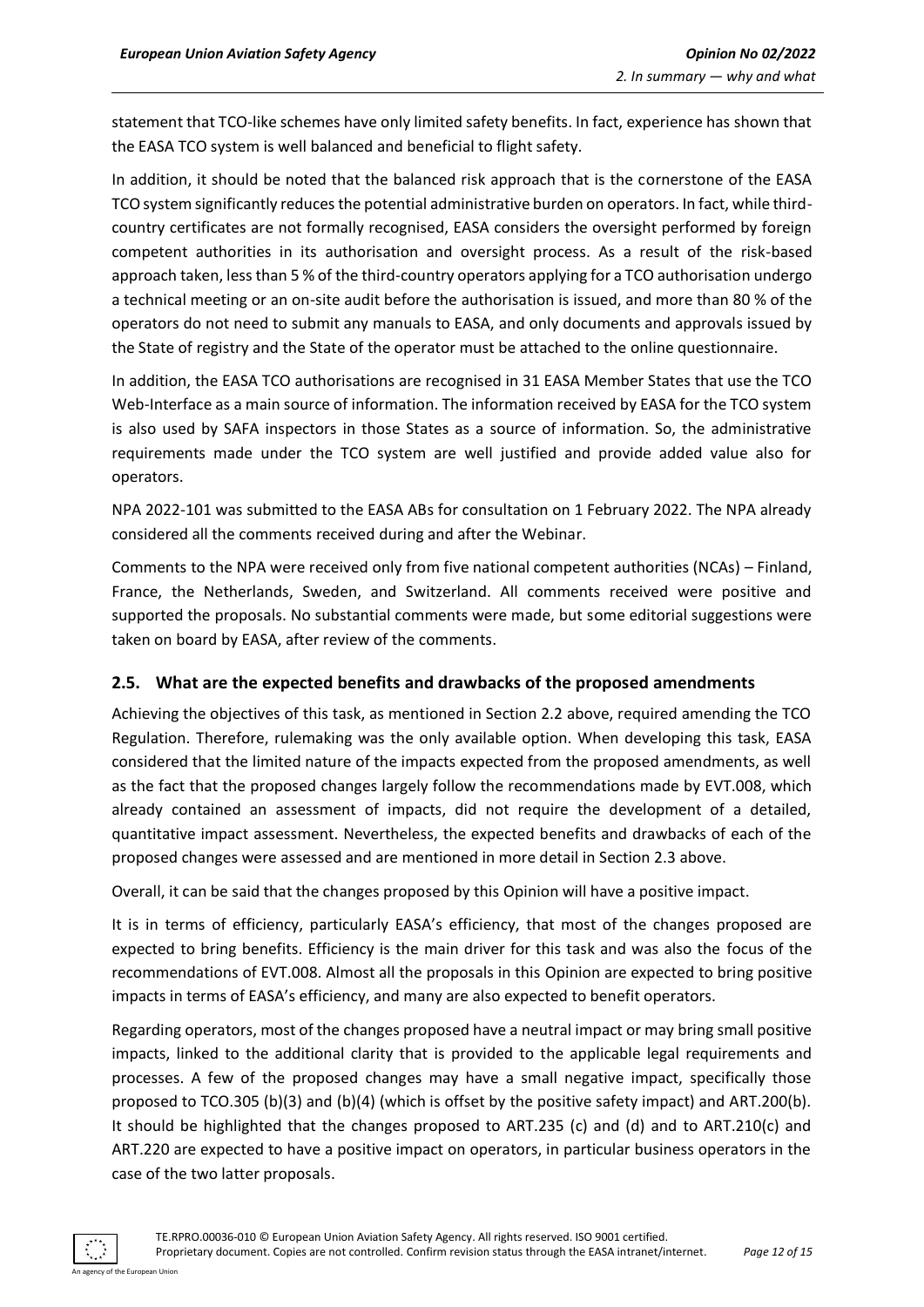In terms of safety, most of the proposed changes have a neutral impact, but a few are expected to bring benefits, namely those proposed to TCO.305 (b)(3) and (b)(4) and ART.215.

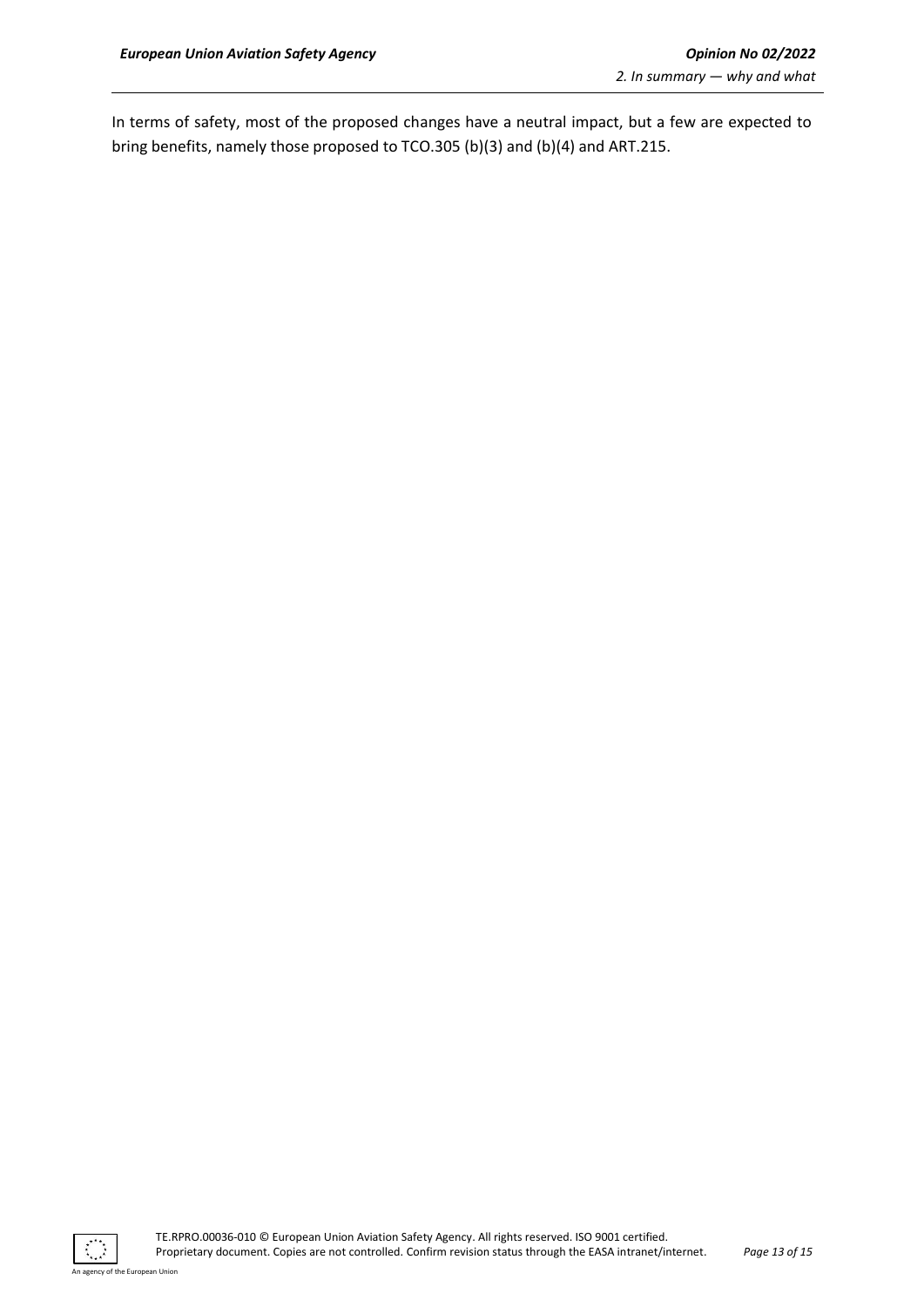## <span id="page-13-0"></span>**3. How we monitor and evaluate the proposed amendments**

No specific monitoring or evaluation of the proposed amendments is foreseen, besides the already existing exchanges between EASA, TCO operators and EASA Member States, which should identify any emerging issues.

The proposals in this Opinion already follow the results of an evaluation and are limited in terms of their impact. EVT.008 has shown that the TCO Regulation is already adequate for its purpose and proportionate, and the current amendments address the recommendations for improvement that were made.

Cologne, 25 April 2022

*For the European Union Aviation Safety Agency The Executive Director*

Patrick KY